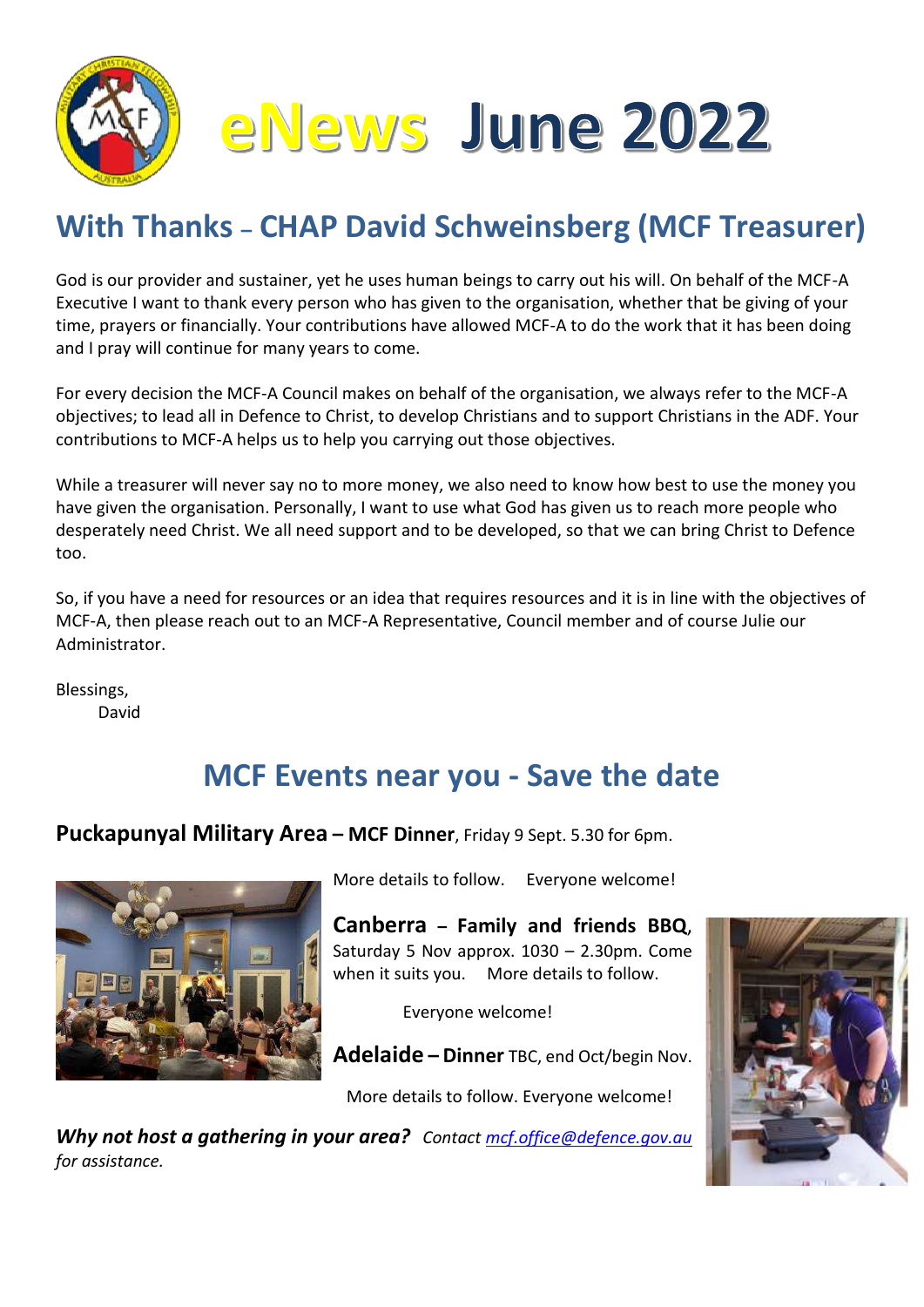### **Tax statements**

*All donations over \$2 to MCF-A are tax deductable.* If you didn't receive a tax statement at the time of your donation, the MCF Office will issue your 2021/22 statement before the end of July.

Any questions please contact [mcf.office@defence.gov.au](mailto:mcf.office@defence.gov.au)

# **OLIVE TREE MEDIA – We will remember them**



'We will remember them' was a webinar broadcast via Olivetree Media a few days before Anzac Day this year. It featured Olivetrees Karl Faase interviewing Dr Michael Gladwin, author of the book, 'Captains of the Soul' – A history of Australian Army Chaplains'.

This interesting discussion on Anzac Day and Christian Army Chaplaincy can be viewed here: <https://vimeo.com/710175325>

*Special thanks to Karl Faase and the team for doing the webinar and putting the link out for public access.*

# **India and Nepal MCF and missionary work**



Many of you may know of our Indian supporter Arjun. Arjun has been joining MCF-A online prayer and has sent through many prayer requests over the years, as well as running National Day of Prayer events in his area of India incorporating prayers for the Indian and Australian military leaders and personnel.

Arjun became a Christian in his teens having grown up in the Hindu faith. This meant he was cut off from his family. Over the

years many of them have come to know Christ as their Lord and Saviour. You can read Arjun's amazing journey to accepting Jesus as his Lord in the attached PDF. Arjun has since become a missionary in his local area in India. As well as witnessing to civilians in the area he started to witness to those in the Indian Military, most of whom are Hindu. A number have become committed Christians with numbers slowly growing. (You can read about this in the second attached PDF.)

Arjun has been commissioned by his church to go across the border and do mission work in Nepal where he also hopes to also start an MCF group in this area as well as keep supporting the one he started in India. The MCF Exec encourage you to remember Arjun and his wife, (and his mum) in your prayers as they move and take up this ministry. If you would personally like



to support this ministry financially as a once off. Please contact [mcf.office@defence.gov.au](mailto:mcf.office@defence.gov.au) if you would like